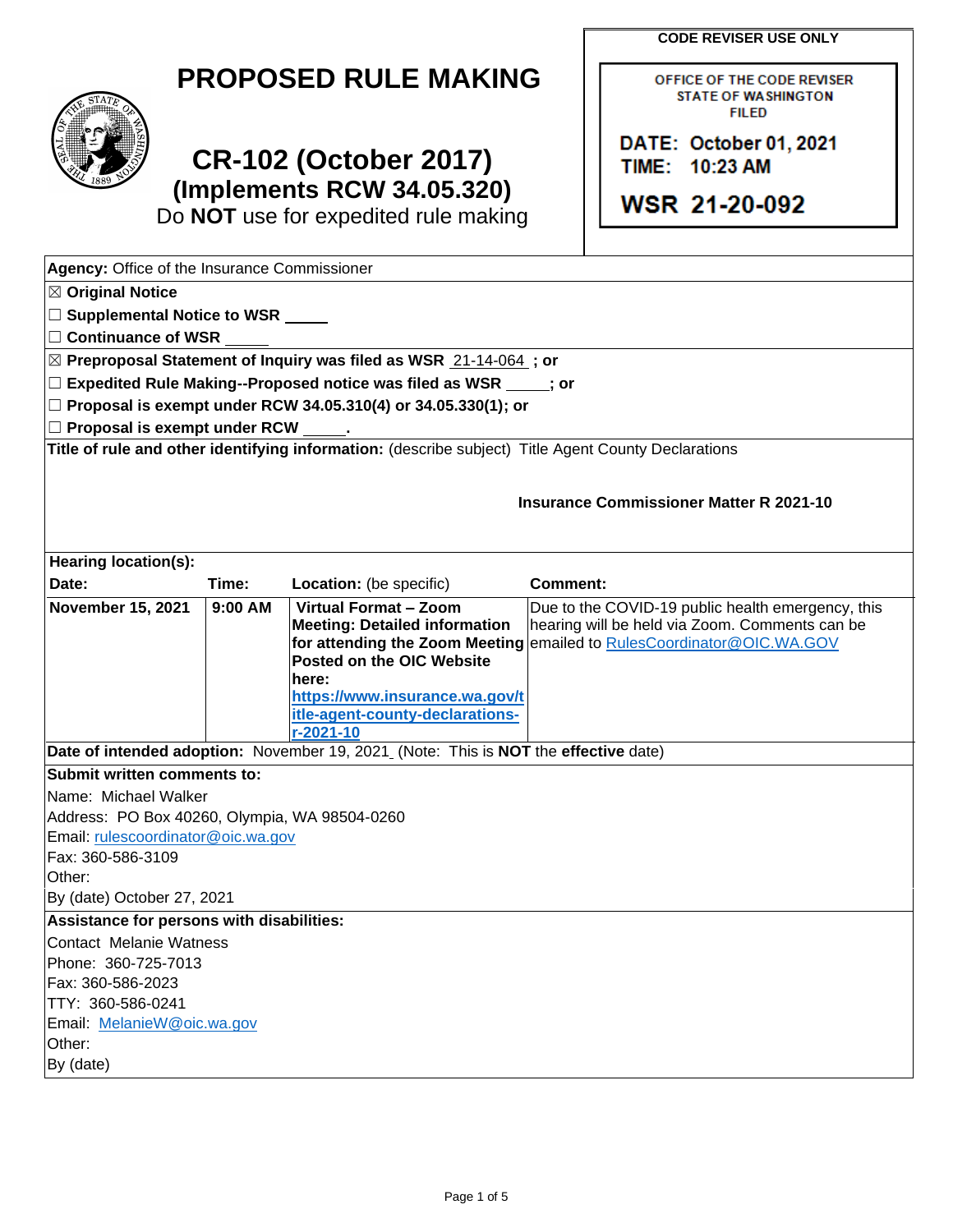**Purpose of the proposal and its anticipated effects, including any changes in existing rules:** The purposes of these regulations are to require title agents to submit a declaration to the Office of the Insurance Commissioner, which identify their insurance business as operating in certain counties and provide proof of the ownership or leasing rights for the applicable tract indexes, as required by RCW 48.29.160.

 **Statutory authority for adoption:** RCW 48.02.060(3) and RCW 48.29.005. **Reasons supporting proposal:** The Commissioner is considering rulemaking to enhance the reporting requirements for title agents, specifically in regard to their county declarations and ownership or leasing of tract indexes. An entity applying for a title agent license is required to submit the Declaration of Title Insurance Agent form as part of the application process. The purposes of the form are for the title agent to identify which counties will they be doing business in and verify that the title agent either owns or leases a complete set of tract indexes for those counties, as required per RCW 48.29.160. Unfortunately, the licensing records do not reflect the original documents which define what counties these title agents own or lease the required tract indexes in, nor is there a regulation or statute which requires them to report any expansion of business into additional counties. There likewise is no current requirement for title agents to verify that they own or lease the proper tract indexes for their counties of operations, as required per RCW 48.29.160. The proposed regulations will require title agents to submit a declaration to the Office of the Insurance Commissioner, which will identify their counties of operations, and provide proof of ownership or leasing rights for the applicable tract indexes.

| Statute being implemented: -                                                      |                                                                                                              |                                                                                                               |                              |  |
|-----------------------------------------------------------------------------------|--------------------------------------------------------------------------------------------------------------|---------------------------------------------------------------------------------------------------------------|------------------------------|--|
|                                                                                   |                                                                                                              |                                                                                                               |                              |  |
| Is rule necessary because of a:                                                   |                                                                                                              |                                                                                                               |                              |  |
| Federal Law?                                                                      |                                                                                                              |                                                                                                               | $\Box$ Yes<br>$\boxtimes$ No |  |
|                                                                                   | <b>Federal Court Decision?</b>                                                                               |                                                                                                               | $\Box$ Yes<br>$\boxtimes$ No |  |
| <b>State Court Decision?</b>                                                      |                                                                                                              |                                                                                                               | $\Box$ Yes<br>$\boxtimes$ No |  |
| If yes, CITATION:                                                                 |                                                                                                              |                                                                                                               |                              |  |
| <b>Imatters: None.</b>                                                            |                                                                                                              | Agency comments or recommendations, if any, as to statutory language, implementation, enforcement, and fiscal |                              |  |
|                                                                                   |                                                                                                              |                                                                                                               |                              |  |
|                                                                                   |                                                                                                              |                                                                                                               |                              |  |
|                                                                                   |                                                                                                              |                                                                                                               |                              |  |
|                                                                                   |                                                                                                              |                                                                                                               |                              |  |
| Name of proponent: (person or organization) Mike Kreidler, Insurance Commissioner |                                                                                                              |                                                                                                               | $\Box$ Private               |  |
|                                                                                   |                                                                                                              |                                                                                                               | $\Box$ Public                |  |
|                                                                                   |                                                                                                              |                                                                                                               | ⊠ Governmental               |  |
|                                                                                   | Name of agency personnel responsible for:                                                                    |                                                                                                               |                              |  |
|                                                                                   | Name                                                                                                         | <b>Office Location</b>                                                                                        | Phone                        |  |
| Drafting:                                                                         | Michael Walker                                                                                               | PO Box 40260, Olympia, WA 98504-0260                                                                          | $(360)$ 725-7036             |  |
| Implementation:                                                                   | <b>Todd Dixon</b>                                                                                            | PO Box 40260, Olympia, WA 98504-0260                                                                          | (360) 725-7000               |  |
| Enforcement:                                                                      | <b>Todd Dixon</b>                                                                                            | PO Box 40260, Olympia, WA 98504-0260                                                                          | (360) 725-7000               |  |
|                                                                                   | $\Box$ Yes<br>Is a school district fiscal impact statement required under RCW 28A.305.135?<br>$\boxtimes$ No |                                                                                                               |                              |  |
| If yes, insert statement here:                                                    |                                                                                                              |                                                                                                               |                              |  |
|                                                                                   |                                                                                                              |                                                                                                               |                              |  |
|                                                                                   |                                                                                                              | The public may obtain a copy of the school district fiscal impact statement by contacting:                    |                              |  |
| Name:<br>Address:                                                                 |                                                                                                              |                                                                                                               |                              |  |
| Phone:                                                                            |                                                                                                              |                                                                                                               |                              |  |
| Fax:                                                                              |                                                                                                              |                                                                                                               |                              |  |
| TTY:                                                                              |                                                                                                              |                                                                                                               |                              |  |
| Email:                                                                            |                                                                                                              |                                                                                                               |                              |  |
| Other:                                                                            |                                                                                                              |                                                                                                               |                              |  |
|                                                                                   | Is a cost-benefit analysis required under RCW 34.05.328?                                                     |                                                                                                               |                              |  |

□ Yes: A preliminary cost-benefit analysis may be obtained by contacting: Name: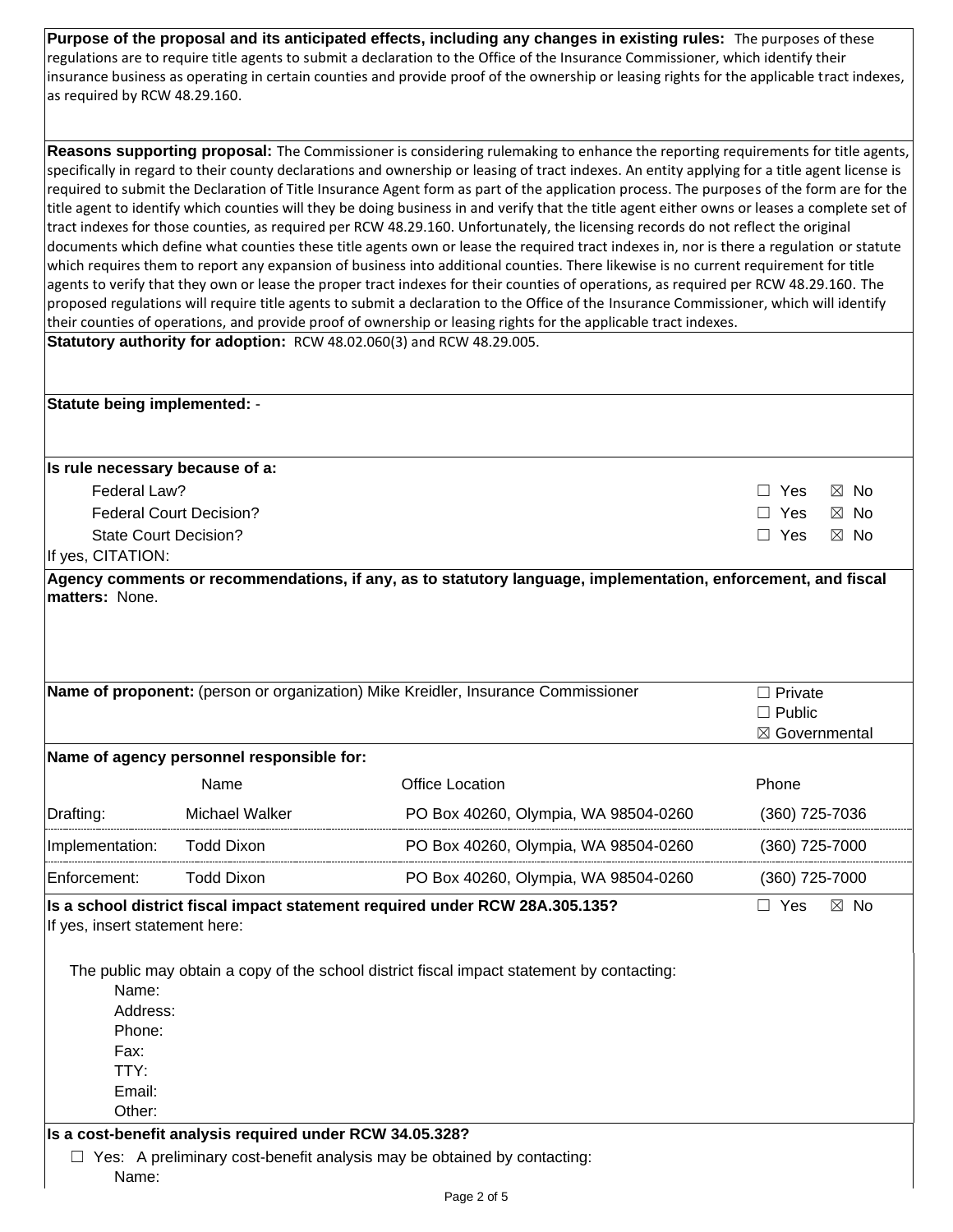Address: Phone: Fax: TTY: Email: Other:

 $\boxtimes$  No: incorporating by reference without material change Washington state statutes, if the material adopted or incorporated of the Insurance Commissioner is adopting by reference without material change RCW 48.29.160 into WAC 284-29-130, Please explain: This rulemaking is exempt from the cost-benefit analysis under RCW 34.05.328(5)(b)(iii). Under RCW 34.05.328(5)(b)(iii), rulemaking is exempt from a cost-benefit analysis if the proposed rules are adopting or regulates the same subject matter and conduct as the adopting or incorporating rules. Here, the Washington State Office which will regulate the same subject matter and conduct as the adopting rules, including license requirements for title agents and county tract indexes. No additional costs are required for Title Agents to comply with these regulations. Title Agents already submit the Title Insurance Agent Declaration Form, with an attestation for applicable tract indexes. The proposed rules verify a current statutory requirement in RCW 48.29.160 as a regulation for licensure and compliance.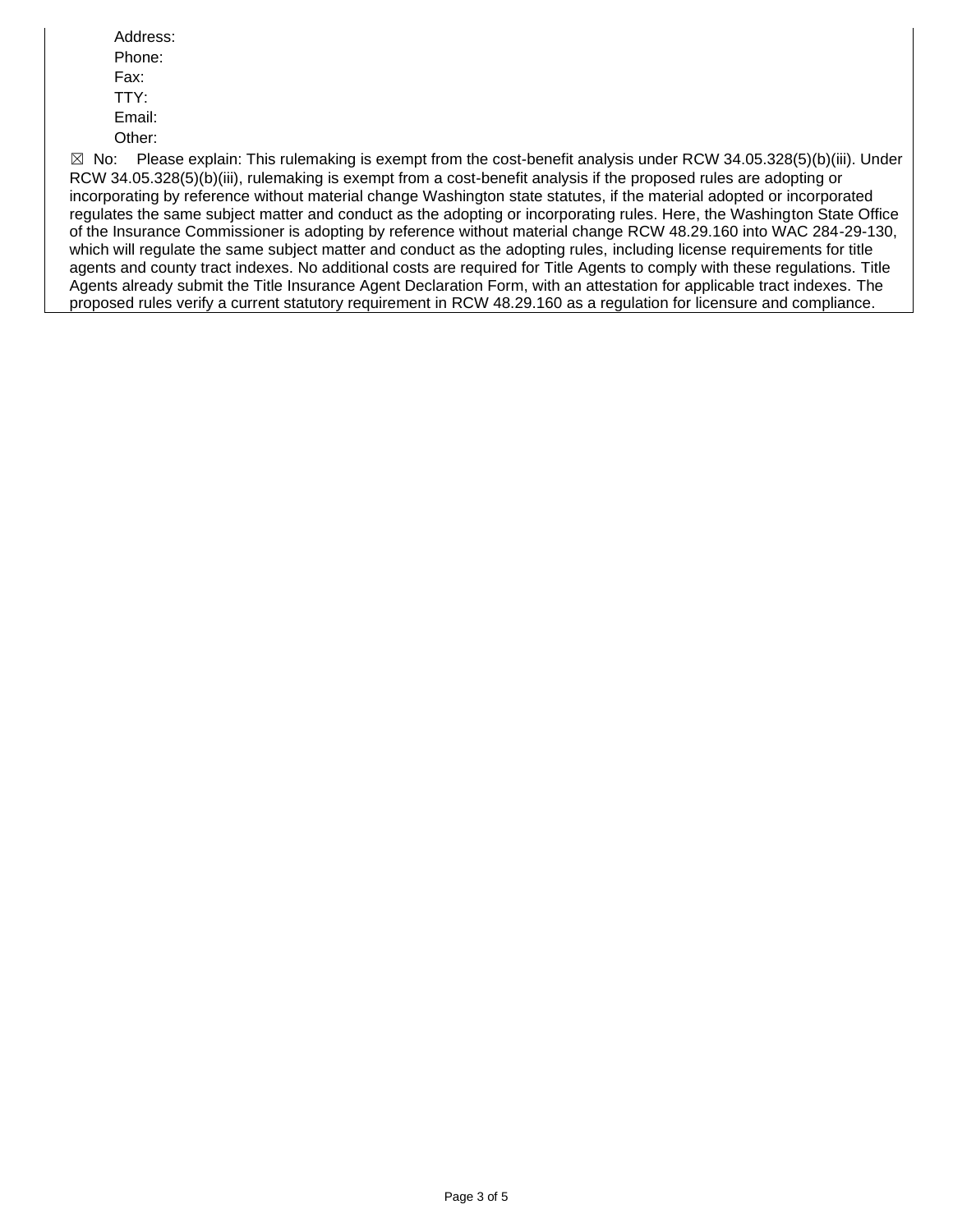## This rule proposal, or portions of the proposal, **may be exempt** from requirements of the Regulatory Fairness Act (see chapter 19.85 RCW). Please check the box for any applicable exemption(s):  $\Box$  This rule proposal, or portions of the proposal, is exempt under RCW 19.85.061 because this rule making is being adopted solely to conform and/or comply with federal statute or regulations. Please cite the specific federal statute or regulation this rule is being adopted to conform or comply with, and describe the consequences to the state if the rule is not  $\Box$  This rule proposal, or portions of the proposal, is exempt because the agency has completed the pilot rule process  $\Box$  This rule proposal, or portions of the proposal, is exempt under the provisions of RCW 15.65.570(2) because it was  $\boxtimes$  This rule proposal, or portions of the proposal, is exempt under RCW 19.85.025(3). Check all that apply:  $\boxtimes$  This rule proposal, or portions of the proposal, is exempt under RCW 34.05.310(4)(c) and 34.05.310(4)(g)(ii). **Regulatory Fairness Act Cost Considerations for a Small Business Economic Impact Statement:**  adopted. Citation and description: defined by RCW 34.05.313 before filing the notice of this proposed rule. adopted by a referendum.  $□$  RCW 34.05.310 (4)(b)  $□$  RCW 34.05.310 (4)(e) (Internal government operations) (Dictated by statute)  $\boxtimes$  RCW 34.05.310 (4)(c)  $\Box$  RCW 34.05.310 (4)(f) (Incorporation by reference) (Set or adjust fees)  $\Box$  RCW 34.05.310 (4)(d)  $\boxtimes$  RCW 34.05.310 (4)(g) (Correct or clarify language) ((i) Relating to agency hearings; or (ii) process requirements for applying to an agency for a license or permit) Explanation of exemptions, if necessary: Under RCW  $34.05.310(4)(g)(ii)$  rulemaking is exempt from the Small Business Economic Impact Statement requirement [\(Chapter 19.85 RCW\)](https://app.leg.wa.gov/rcw/default.aspx?cite=19.85) if the rules adopt a filing or related process requirement for applying to an agency for a license or permit. This rulemaking will provide process requirements for agents of a title insurer applying to the Washington State Office of the Insurance Commissioner for licensure and qualifies for the Small Business Economic Impact Statement exemption contained in [RCW 34.05.310\(4\)\(g\)\(](https://apps.leg.wa.gov/rcw/default.aspx?cite=34.05.310)ii). Currently, an entity applying for a title agent license is required to submit the [Declaration of Title Insurance Agent](https://www.insurance.wa.gov/sites/default/files/documents/declaration-of-title-insurance-agent_0.pdf) form as part of the application process with the Washington State Office of the Insurance Commissioner. Additionally, to be licensed as an agent of a title insurer, the applicant must own or lease and maintain a complete set of tract indexes of the county or counties in which such agent will do business [\(RCW 48.29.160\)](https://app.leg.wa.gov/rcw/default.aspx?cite=48.29.160). This rulemaking will require title agents to verify that they own or lease and maintain rights to the applicable tract indexes (as required by [RCW 48.29.160\)](https://app.leg.wa.gov/rcw/default.aspx?cite=48.29.160) during their license application process with the Washington State Office of the Insurance Commissioner. Under [RCW 34.05.310\(4\)\(c\)](https://apps.leg.wa.gov/rcw/default.aspx?cite=34.05.310) rulemaking is exempt from the Small Business Economic Impact Statement requirement [\(Chapter 19.85 RCW\)](https://app.leg.wa.gov/rcw/default.aspx?cite=19.85) if the rules adopt or incorporate by reference without material change Washington state statutes, if the material adopted or incorporated regulates the same subject matter and conduct as the adopting or incorporating rule. This rulemaking is incorporating a statutory requirement [\(RCW 48.29.160\)](https://app.leg.wa.gov/rcw/default.aspx?cite=48.29.160) by reference, without material change, and regulates the same subject matter as the adopting rule, title agent ownership of applicable tract indexes. [RCW 48.29.160](https://app.leg.wa.gov/rcw/default.aspx?cite=48.29.160) requires that

exemption from the Small Business Economic Impact Statement under [RCW 34.05.310\(4\)\(c\).](https://apps.leg.wa.gov/rcw/default.aspx?cite=34.05.310) title agents own or lease and maintain a complete set of tract indexes of the county or counties in which such agent will do business. No additional costs are required for Title Agents to comply with the proposed regulations. Title Agents already submit the **Title Insurance Agent Declaration Form**, with an attestation for applicable tract indexes, as part of the application process with the Washington State Office of the Insurance Commissioner. Therefore, this rulemaking qualifies for an

## **COMPLETE THIS SECTION ONLY IF NO EXEMPTION APPLIES**

If the proposed rule is **not exempt**, does it impose more-than-minor costs (as defined by RCW 19.85.020(2)) on businesses?

 $\Box$  No Briefly summarize the agency's analysis showing how costs were calculated.

 $\Box$  Yes Calculations show the rule proposal likely imposes more-than-minor cost to businesses, and a small business economic impact statement is required. Insert statement here:

The public may obtain a copy of the small business economic impact statement or the detailed cost calculations by contacting:

Name: Address: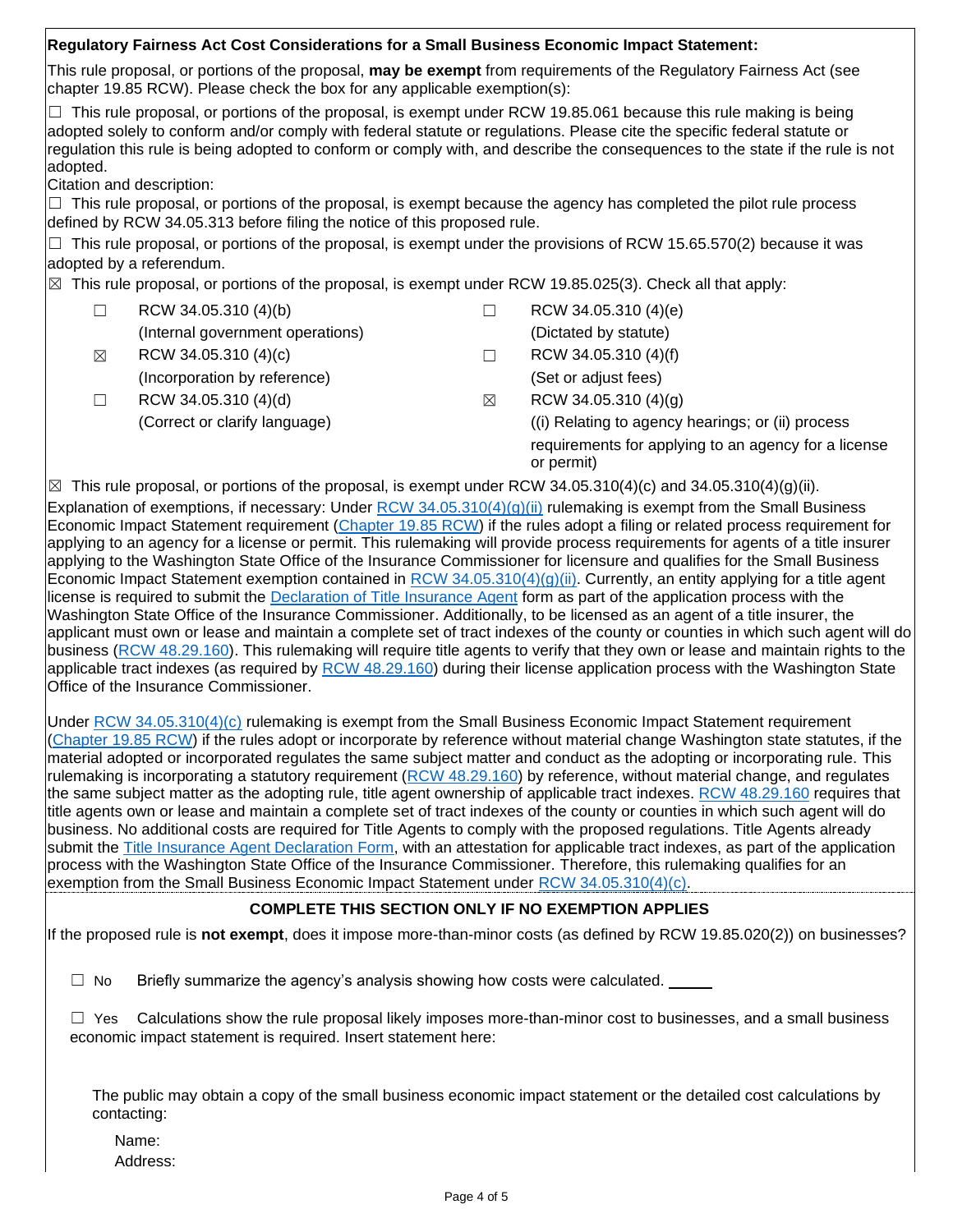| Phone:                               |               |
|--------------------------------------|---------------|
| Fax:                                 |               |
| TTY:                                 |               |
| Email:                               |               |
| Other:                               |               |
| Date: October 1, 2021                | Signature:    |
| Name: Mike Kreidler                  | Mihr Kreichle |
| <b>Title: Insurance Commissioner</b> |               |